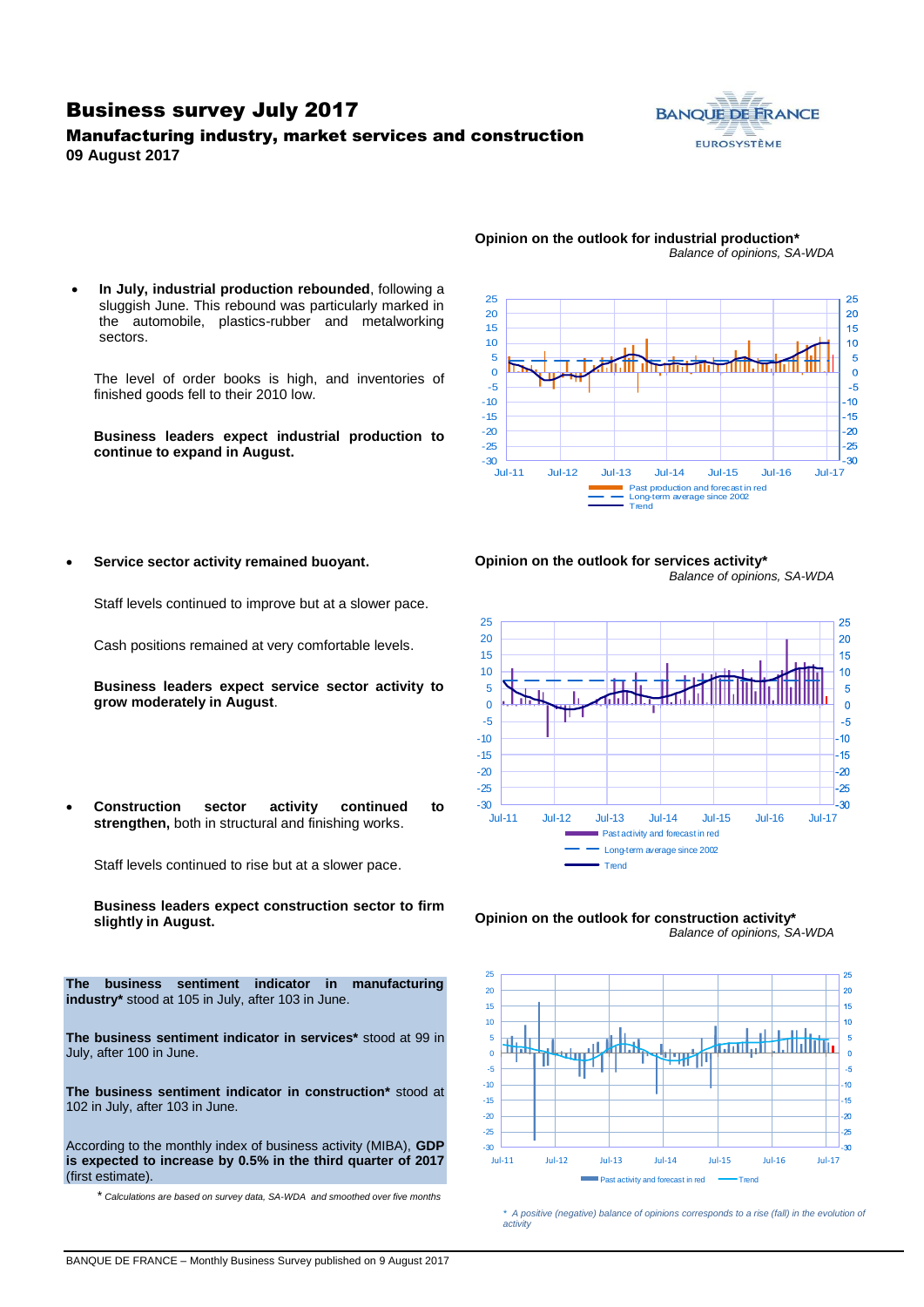| <b>Manufacturing muustry</b>  |        |        |              |                |                |                |              |        |        |              |        |          |
|-------------------------------|--------|--------|--------------|----------------|----------------|----------------|--------------|--------|--------|--------------|--------|----------|
|                               | Sep-16 | Oct-16 | Nov-16       | Dec-16         | $Jan-17$       | Feb-17         | Mar-17       | Apr-17 | May-17 | Jun-17       | Jul-17 | Aug-17   |
| Change                        |        |        |              |                |                |                |              |        |        |              |        | Forecast |
| Production                    | 3      | 4      | 6            | 11             | $-1$           | 10             | 6            | 9      | 12     | 0            | 11     | 6        |
| <b>Deliveries</b>             | 5      | 7      | 6            | 10             | 5              | 11             | 5            | 12     | 10     | $\mathbf{1}$ | 13     |          |
| Total orders                  | 7      | 6      | 10           | 9              | 9              | 12             | 8            | 13     | 10     | 6            | 12     |          |
| Staff                         | 3      | 1      | 2            | 3              | 2              | $\overline{2}$ | 3            | 3      | 4      | 4            | 4      |          |
| Final goods prices            | 1      | 1      | $\mathbf{1}$ | 1              | 3              | 2              | 4            | 4      | 2      | 2            | 1      |          |
| Commodity prices              | 3      | 4      | 5            | $\overline{7}$ | 10             | 9              | 9            | 5      | 4      | 3            | 3      |          |
| Level                         |        |        |              |                |                |                |              |        |        |              |        |          |
| Order books                   | 12     | 12     | 16           | 16             | 16             | 16             | 18           | 17     | 20     | 20           | 20     |          |
| Inventories of finished goods | 4      | 5      | 3            | 2              | $\overline{2}$ | 0              | $\mathbf{1}$ | 1      | 4      | 0            | $-1$   |          |
| Capacity utilisation rate     | 77.8   | 77.6   | 78.1         | 79.1           | 78.6           | 78.7           | 79.1         | 79.0   | 79.9   | 79.7         | 80.1   |          |
| Cash positions                | 16     | 14     | 14           | 12             | 14             | 14             | 15           | 13     | 15     | 15           | 14     |          |

## **Manufacturing industry**

## **Services**

|                  | Sep-16 | Oct-16 | Nov-16       | Dec-16 | Jan-17            | Feb-17 | Mar-17      | Apr-17 | May-17 | Jun-17 | Jul-17 | Aug-17   |
|------------------|--------|--------|--------------|--------|-------------------|--------|-------------|--------|--------|--------|--------|----------|
| <b>Change</b>    |        |        |              |        |                   |        |             |        |        |        |        | Forecast |
| Activity         | 9      | 11     | 20           | 5      | 13                | 11     | 13          | 12     | 12     | 10     | 11     | 3        |
| Aggregate demand | 9      | 11     | 21           | 7      | 12                | 12     | 13          | 12     | 11     | 10     | 12     |          |
| Prices           | -3     | $-1$   | $\mathbf{0}$ | 0      | 0                 | 0      | $\mathbf 0$ | $-1$   | $-1$   |        | -1     |          |
| Staff            | 8      |        |              | 7      | 9                 | 8      | 6           | 6      | 6      | 6      | 4      |          |
| <b>Level</b>     |        |        |              |        |                   |        |             |        |        |        |        |          |
| Cash positions   | 13     | 15     | 16           | 14     | $12 \overline{ }$ | 17     | 15          | 15     | 16     | 17     | 21     |          |

## **Construction**

|                         | Sep-16 | Oct-16         | Nov-16      | Dec-16 | $Jan-17$ | Feb-17 | Mar-17 | Apr-17 | May-17 | Jun-17 | Jul-17 | Aug-17         |
|-------------------------|--------|----------------|-------------|--------|----------|--------|--------|--------|--------|--------|--------|----------------|
| <b>Change</b>           |        |                |             |        |          |        |        |        |        |        |        | Forecast       |
| Activity                |        | 5              |             |        |          | 8      | 6      | 0      | 6      | 4      | 3      | $\overline{2}$ |
| <b>Estimates prices</b> | $-1$   | 0              | $\mathbf 0$ | $-1$   | 1.       |        |        | 2      |        | 2      |        |                |
| Staff                   |        | $\overline{2}$ | 2           | 2      | 1        | 3      | 2      | 2      | 3      | 3      |        |                |
| Level                   |        |                |             |        |          |        |        |        |        |        |        |                |
| Order books             | 15     | 15             | 15          | 14     | 18       | 22     | 22     | 17     | 18     | 18     | 18     |                |

Notes:

A positive (negative) balance of opinions corresponds to a rise (fall) in the evolution of activity.

• The last point corresponds to the business leaders' forecasts of future activity.

• The series are revised on a monthly basis. These revisions take into account additional gross data and the evolution of the seasonal and working-day adjustment depending on the latest available data. The business sentiment indicators of the previous months are revised accordingly.